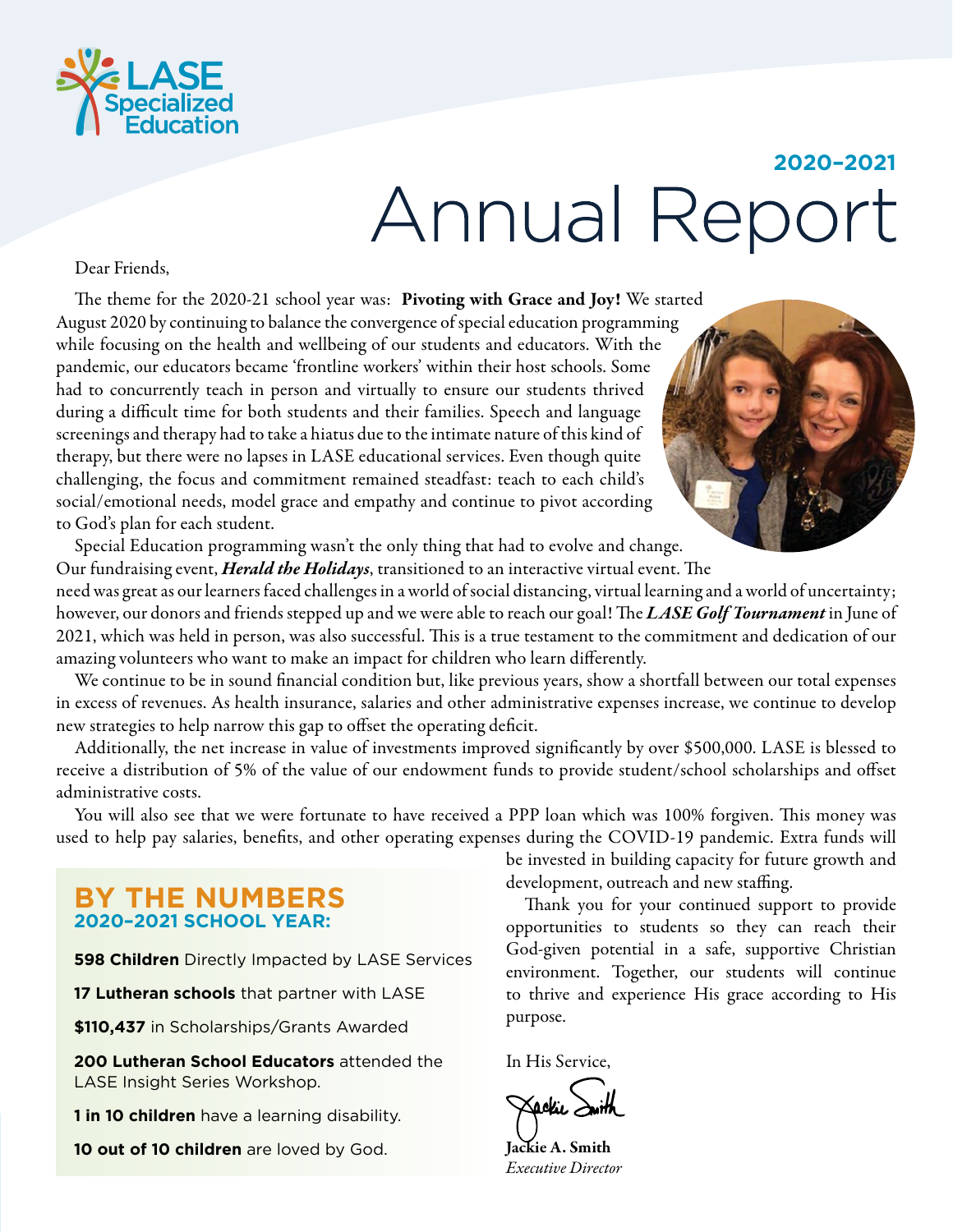### LASE MISSION STATEMENT

ASE provides Christcentered education to students with unique learning needs so they can grow academically, socially and spiritually.

### 2020-21 BOARD OF DIRECTORS

Don Hugo, *Chair* Diana Meers *Vice-Chair* Bill Hauk, *Treasurer* Michele Berra Reverend Dr. Josh Hatcher Diana Meers Bette Schlie Terry Schmidt Sue Torbeck

Jackie Smith  *Executive Director* Karen Wittmayer  *Program Director* Karen Scuito  *Director of Fundraising & Events*





# **LASE Revenue and Expenses**

### FISCAL YEAR AUGUST 1, 2020 TO JULY 31, 2021

### **REVENUE**

| Contract and School Tuition | \$774,802 67% |            |
|-----------------------------|---------------|------------|
| <b>Fundraising Events</b>   | 187,644       | <b>16%</b> |
| Grants                      | 83,873        | 7%         |
| Donations                   | 67,165        | 6%         |
| Interest and Dividends      | 47,706        | 4%         |
| Other                       | 1.830         | $< 1\%$    |
| <b>Total Revenue</b>        | \$1,163,020   |            |

### **EXPENSES**

| Educational               | \$864,749 70% |  |
|---------------------------|---------------|--|
| Management and General    | 194,038 16%   |  |
| Development               | 122,379 10%   |  |
| <b>Tuition Assistance</b> | 43,770 4%     |  |
| <b>Total Expenses</b>     | \$1,224,936   |  |

| <b>TOTAL OPERATING GAIN (LOSS)</b>               | \$ (61, 916) |
|--------------------------------------------------|--------------|
| <b>NET GAIN ON INVESTMENTS</b>                   | 509.715      |
| <b>INCREASE/DECREASE IN NET ASSETS \$447,799</b> |              |

### **LASE Program Services Data**

- 229 Direct Resource Services
- 78 Indirect Resource Services (Consultations, Observations & Monitoring)
- 273 Educational Resource Consultant Services
	- **O** Speech and Language Screening and/or Testing\*
	- 3 Speech and Language Direct Services\*
	- **9** Indirect Speech and Language Services (Consultations, Observations & Monitoring)
	- 6 English Language Learners
- 598 Students Directly Impacted By Your Generosity

\* Speech Language services were limited during 2020-21 due to COVID.

LASE PARTNER

**SCHOOLS** 

2020-2021

SPECIAL EDUCATION Atonement CCLS Early Childhood Center Child of God

Grace Chapel Green Park Immanuel, Olivette Immanuel, St. Charles

**REVENUE** 



### **Scholarships/Grants for Special Education**

\$29,490 Elementary Scholarships

### \$21,440

High School Scholarships for The LASE Learning Center (Lutheran High St. Charles)

### \$59,507

Grant Support to Lutheran Schools

### \$110,437

**Total Scholarships/ Grants Awarded 2020-21**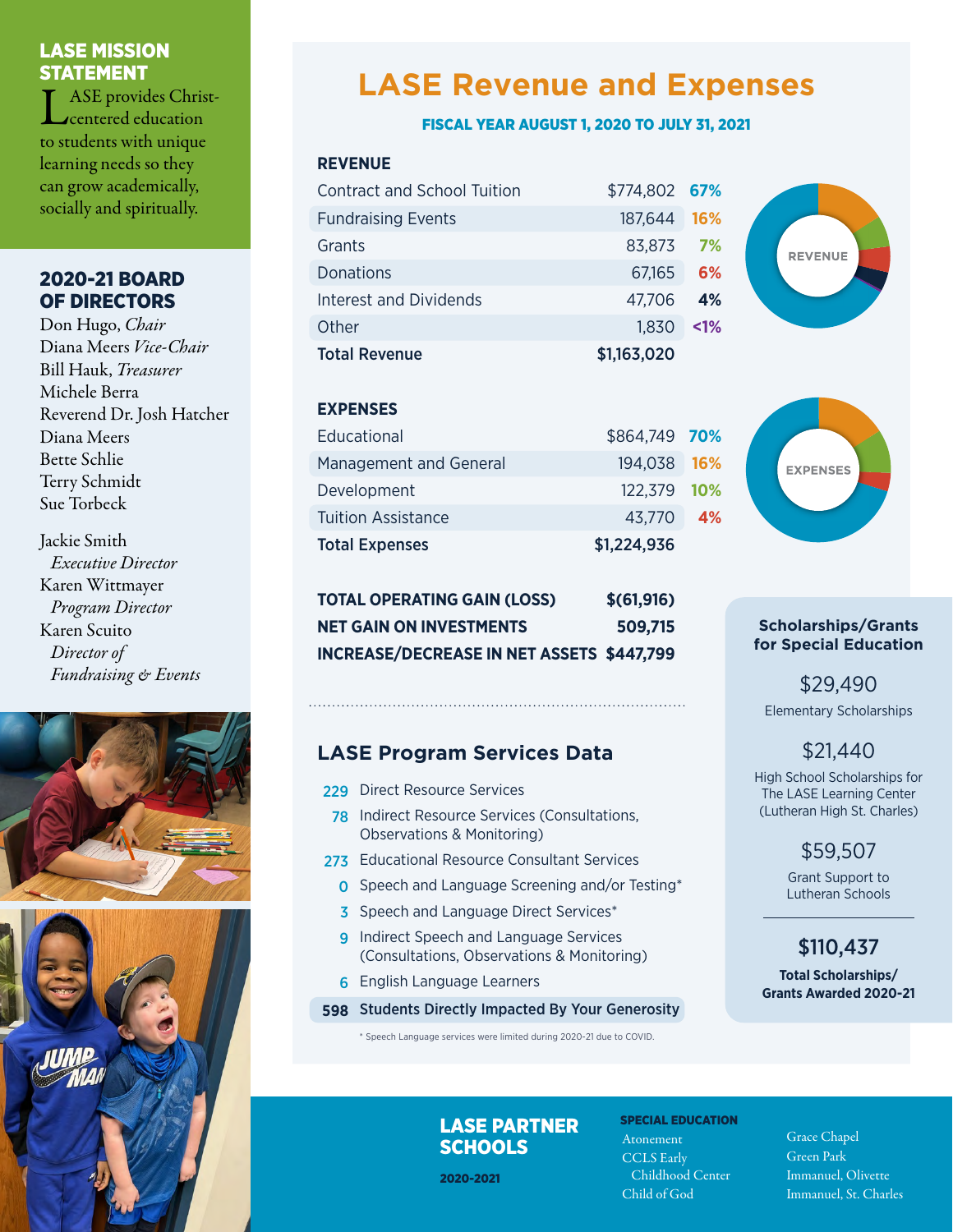

# **LASE Donors, Sponsors and Event Supporters: Fiscal Year August 1, 2020–July 31, 2021**

*Thank you for partnering with LASE and supporting our children! Every effort has been made to ensure the accuracy of this list.*

Jan Ahrens Ronald and Karen Allman American Legion Post 299 Kristi Arth Baisch and Skinner, Inc. Mark and Kathy Baum Keith Beier Pat Berner Dave and Michele Berra Adam and Carolyn Betz Brent and Ashley Beumer Kenneth and Gail Bickel Victor and Carolyn Bobay Donald and Karen Boehm Joe and Betty Bordeaux Sharon Brinkman Steve and Tracy Brokaw Linda Burgdorf Cardinals Care Carrollton Bank Joe and Iris Casiglia Beverly Caspersen Cenveo-Color Art Office Interiors, Inc. Joel and Mary Christiansen Shirley M Cissell Allison Clark CliftonLarsonAllen Susan Collier Scott and Amee Colvin Concordia Seminary Jan Contarini

Chris and Tara Copeland Paul and Carolyn Crisler Daniel and Jennifer Cross Kathy Curtis James and Vickie Dankenbring Tom and Anna Dankenbring Charles and Deborah Davis Pamela Davitz Deborah Decker Trudy Demien Paul and Ellen Devantier John and Marie Diefenbach Roger Dierberg David and Rene' Drewes Dana Madden Duwe Michael and Judith Earickson James and Marcia Eckrich Anne Edgren Dan and Lillian Edmiston Dean and Erica Eggerding Ruth Eggers Lawrence H. and Sharon Ehlmann Aaron Eilers Employees Community Fund of Boeing Mary England Rich Eveld Fred and June Fangmann Donald Fick Spencer and Judy Fienup

Maxine Filley Bob and Judy Finck Mike Fink Michael and Ruth Flynn Foam Supplies, Inc." Sharon Fox Don and Ann Franke Merle Freitag Thomas & Yvonne Gabelsberger Gregory and Jenny Gastler John Gerber Bradley and Theresa Gibson Eric and Anne Glessner David and Kathleen Gramlich Sandy Griffard Wilma Griffith Jennifer Grimm Betty Gundermann Peggy Haeger John and Carla Hagan Ellen Hageman Donald and Gail Hahn Garrett and Brandi Hallemeier Hamilton Weber LLC Joshua and Melissa Hatcher William and Rebecca Hauk Carmen Heard Joel and Marcia Hempel Joyce Hennen Elmer and Mildred Herring



Marjorie Hingst Matt Hoehner Darlene Hoffmann Ed and Lisa Holderle, III Steve and Jean Holthe Betty Horrell Morris and Joyce Huelskoetter Don and Cherie Hugo Boone and Jill Jackson Tom and Chris James Jarrell Mechanical **Contractors** David Jockenhoefer Joel and Kerrie Karsten Debbie Kasten Wayne C. Kaufmann Foundation Sharon Kaufmann Michael and Patricia Keen Karen Keske Todd and Lauren Keske Geri Kidd Tammy Kidd Robert and Lawanda Kieffer Jack Killoren Betty Kling Leonard Knese Grace Koewing Paul and Laura Kowert Carl and Dorothy Krause Stephen and Lisa Krenz

Immanuel, Wentzville Lutheran High, St. Charles Messiah Lutheran School, Weldon Spring

Our Savior, Fenton St. John's, Arnold Salem, Affton Salem, Black Jack

Word of Life Zion, St. Charles Zion Lutheran School, Belleville

### **OUR LASE PROMISE** LASE partners with

parents, educators, and schools by providing solution-focused expertise and encouragement that transforms their desire to inspire the God-given potential of every child into reality.